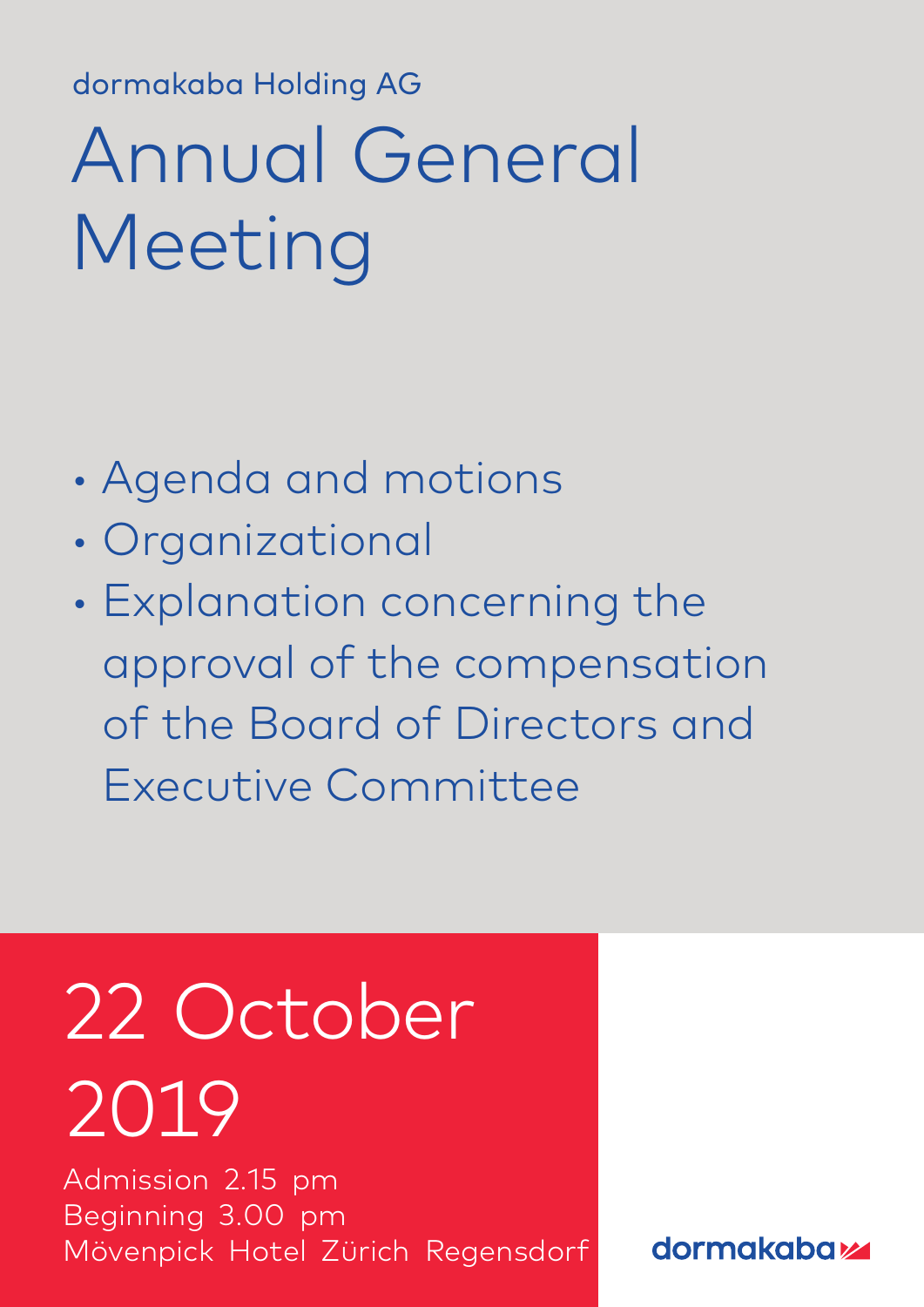### Agenda and motions

#### **1. Reporting on the Financial Year 2018/19**

**1.1 Approval of the Financial Statements** (including Group and Holding financial statements) **and the Corporate Governance Report for the Financial Year 2018/19,** as well as acknowledgement of the reports of the statutory auditors.

The Board of Directors (BoD) proposes that the Financial Statements (including Group and Holding financial statements) and the Corporate Governance Report for the financial year 2018/19 be approved.

#### **1.2 Advisory Vote on the Compensation Report 2018/19**

The BoD proposes that the Compensation Report 2018/19 be ratified in a non-binding advisory vote.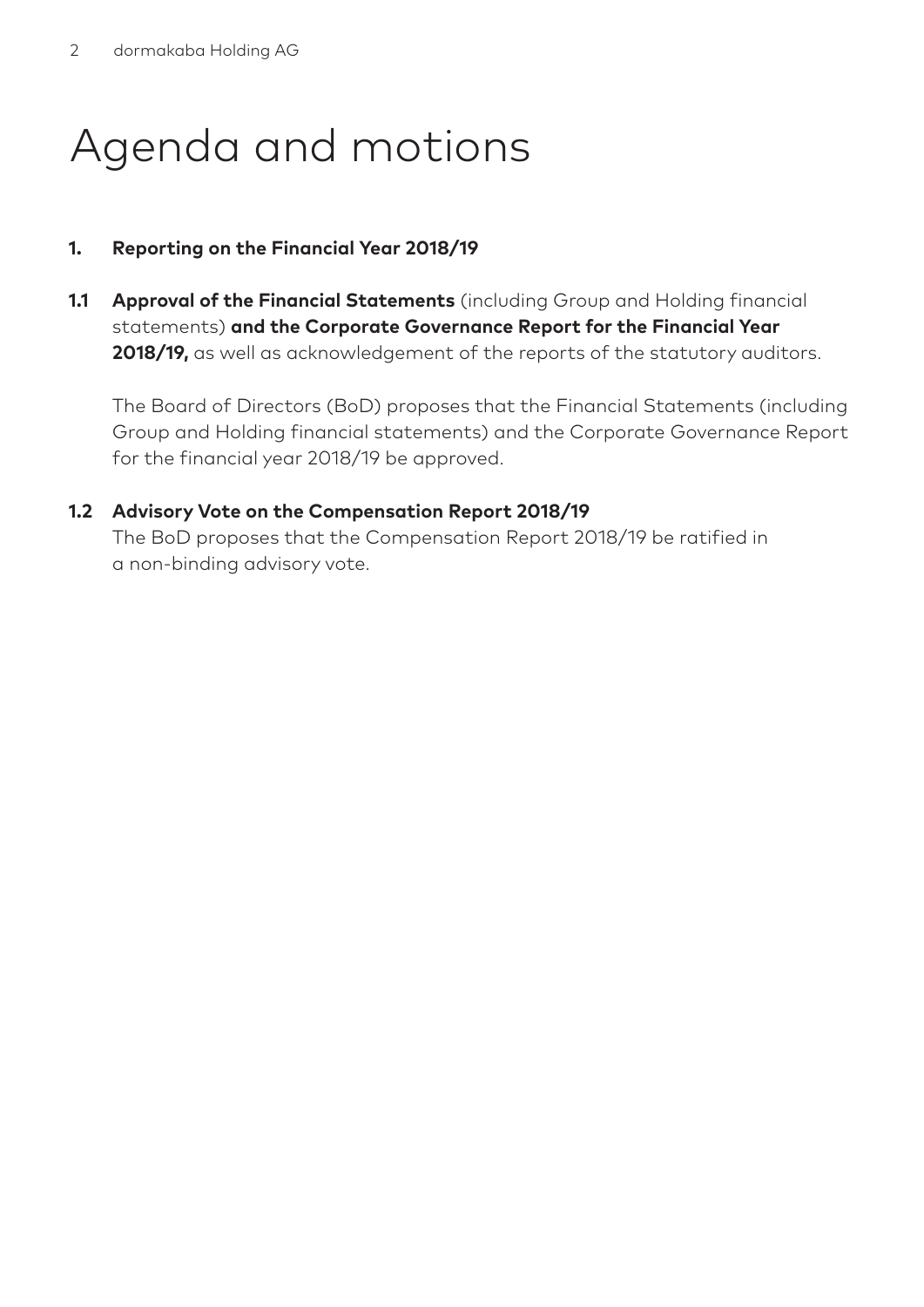#### **2. Appropriation of Retained Earnings of dormakaba Holding AG**

The BoD proposes that the retained earnings at the Annual General Meeting's (AGM) disposal, i.e.

|                                                           | CHF million |
|-----------------------------------------------------------|-------------|
| Retained earnings carried forward from previous year      | 372.0       |
| Allocation to reserves for treasury shares                | $-30.1$     |
| Net profit for the period                                 | 62.1        |
| Unappropriated retained earnings at the end of the period | 404.0       |
| Allocation from reserves from capital contributions       | 672         |
| Total at the AGM's disposal                               | 471.2       |

be appropriated as follows:

| Total at the AGM's disposal                            | 471.2              |
|--------------------------------------------------------|--------------------|
| To be carried forward                                  | 404 O              |
| Distribution from reserves from capital contributions* | 672                |
|                                                        | <b>CHF</b> million |

\* Calculated based on the number of shares as at 30 June 2019. The total amount of the distribution depends on the number of shares entitled to dividend as at 23 October 2019. Treasury shares are not entitled to dividend payout.

The BoD proposes to the AGM, instead of a dividend distribution out of retained earnings, a distribution out of reserve from capital contribution of CHF 16.00 per share. As last year the distribution may be effected out of reserve from capital contribution, free of the Swiss withholding tax of 35 %. Shares of dormakaba Holding AG purchased until 23 October 2019 will entitle to distribution. Beginning on 24 October 2019, the shares will be traded ex-dividend. Subject to the approval of the proposal by the AGM, the distribution will be settled as from 28 October 2019.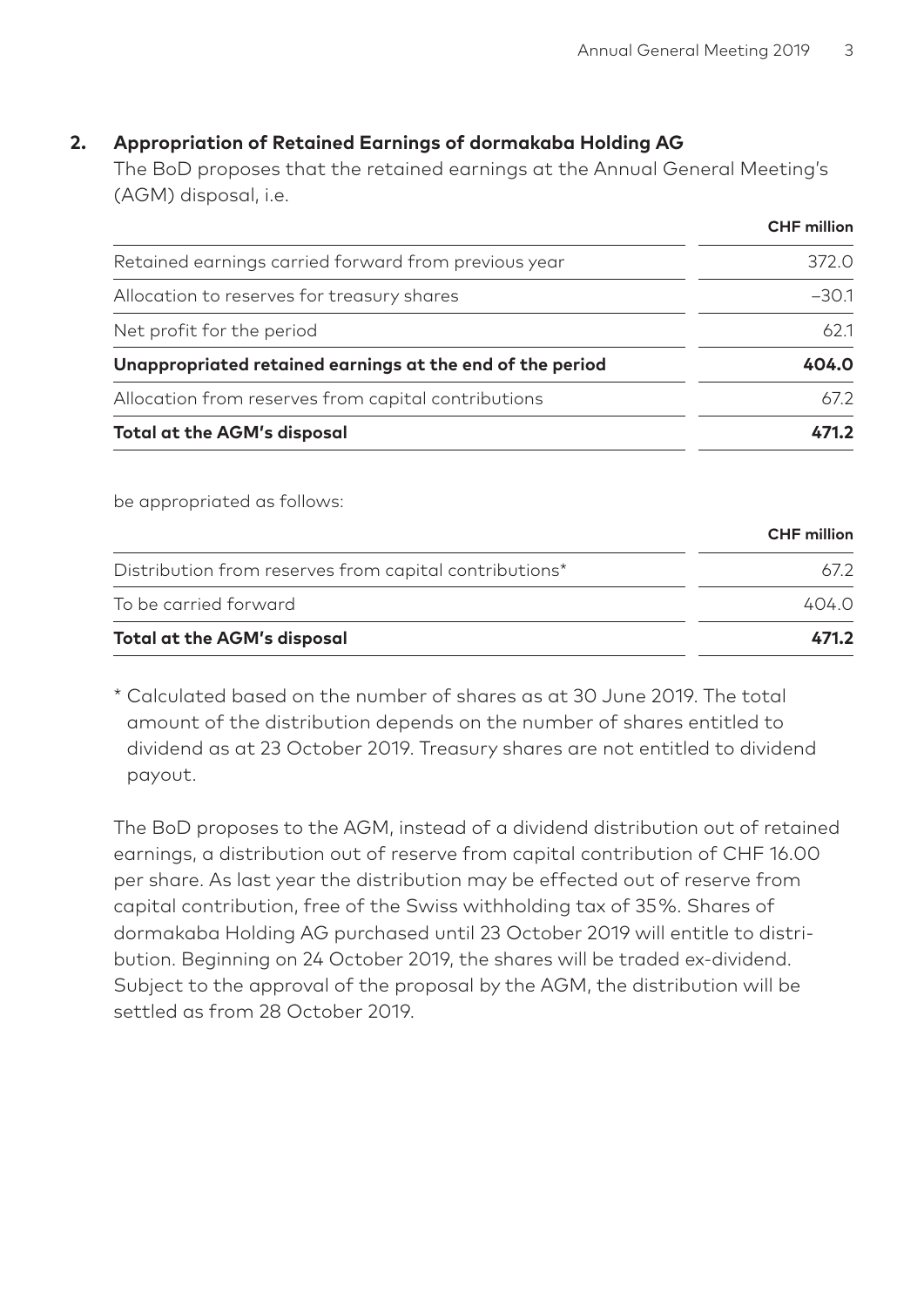**3. Discharge of the Board of Directors and of the Executive Committee** The BoD proposes that discharge be granted to the members of the BoD and

of the Executive Committee (EC) for their acts in the financial year just ended.

#### **4. Elections to the BoD**

The BoD proposes the re-election of the following members of the BoD for a further term of one year each (by way of separate election):

- **4.1 Re-election of Riet Cadonau**  as member and Chair of the BoD in the same vote
- **4.2 Re-election of Hans Hess** as a member
- **4.3 Re-election of Jens Birgersson** as a member
- **4.4 Re-election of Stephanie Brecht-Bergen** as a member
- **4.5 Re-election of Daniel Daeniker** as a member
- **4.6 Re-election of Rolf Dörig** as a member
- **4.7 Re-election of Karina Dubs-Kuenzle** as a member
- **4.8 Re-election of Hans Gummert** as a member
- **4.9 Re-election of John Heppner** as a member
- **4.10 Re-election of Christine Mankel** as a member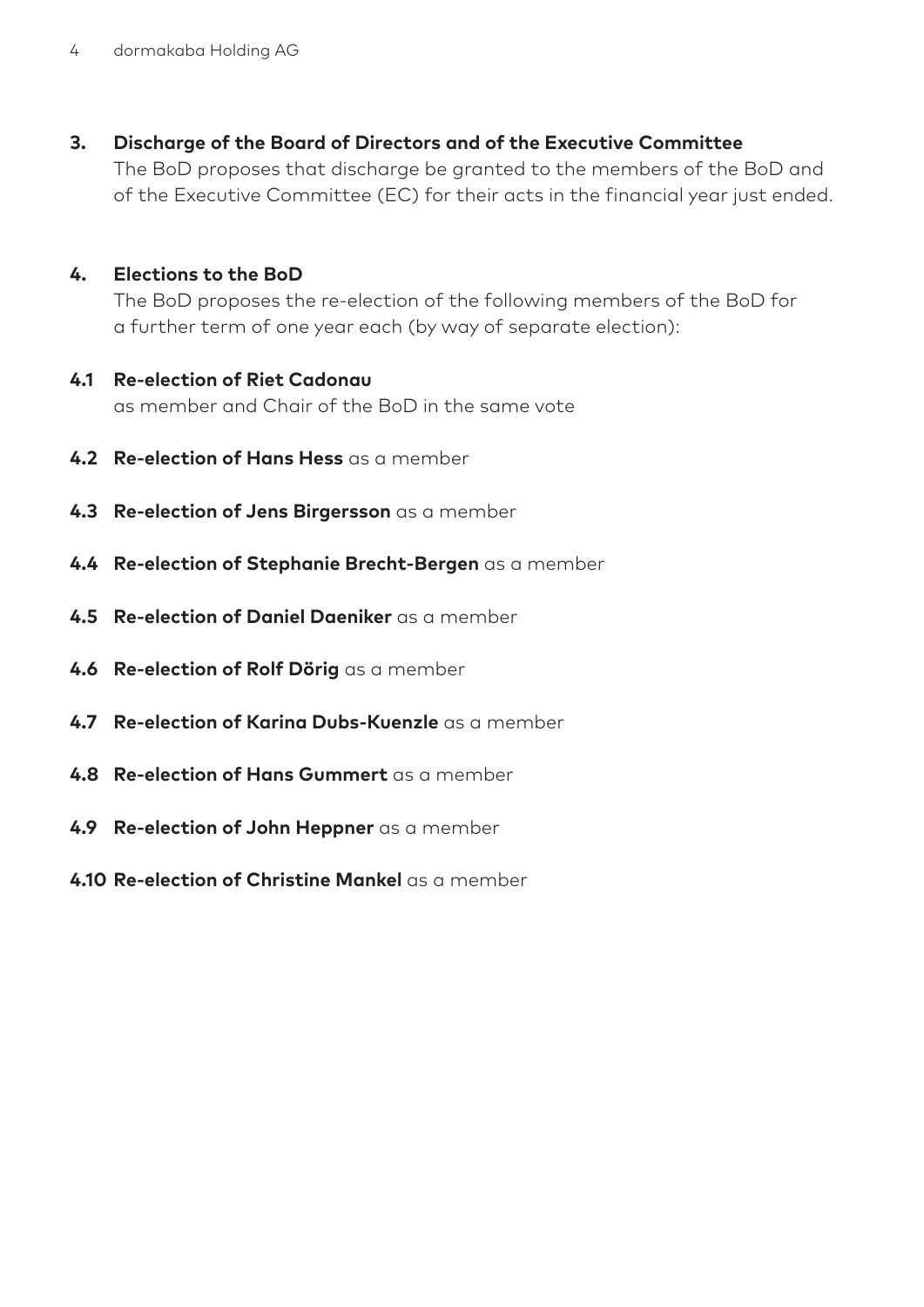#### **5. Elections to the Compensation Committee**

The BoD proposes the re-election of the following members of the Compensation Committee for a further term of one year each (by way of separate election):

- **5.1 Re-election of Rolf Dörig** as a member
- **5.2 Re-election of Hans Gummert** as a member
- **5.3 Re-election of Hans Hess** as a member

The BoD intends to appoint Rolf Dörig (in case of his re-election) as Chair of the Compensation Committee.

**6. Appointment of PricewaterhouseCoopers AG as Statutory Auditors**

The BoD proposes the re-election of PricewaterhouseCoopers AG, Zurich, as statutory auditors for a further term of one year.

**7. Appointment of Law Office Keller Partnership as Independent Proxy**

The BoD proposes the election of the Law Office Keller Partnership (company of Andreas Keller, independent proxy of the recent years), Zurich, as independent proxy for a term of one year.

#### **8. Approval of the Compensation of the BoD and the EC**

#### **8.1 Approval of the Compensation of the BoD**

The BoD requests the approval of a maximum total compensation amount for the BoD of CHF 2,390,000 for the period from the 2019 AGM until the 2020 AGM.

#### **8.2 Approval of the Compensation of the EC**

The BoD requests the approval of a maximum aggregate amount of CHF 5,600,000 for the fixed basic compensation of the EC and of CHF 12,400,000 for the variable compensation of the EC, which makes a maximum total compensation amount of CHF 18,000,000 for the financial year 2020/21.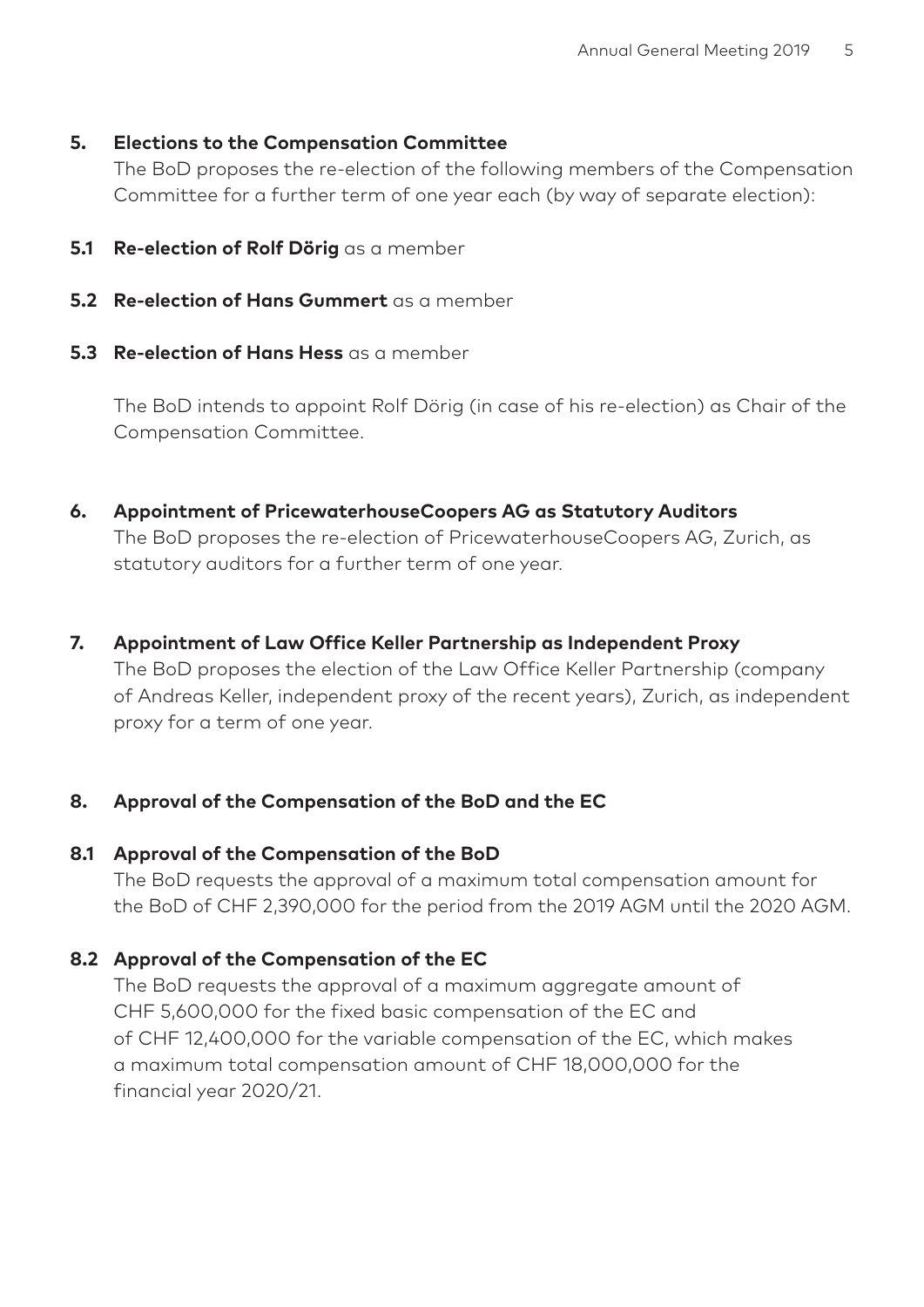#### **9. Renewal of Authorized Share Capital**

(Change of § 3c of the Articles of Incorporation)

At the AGM held on 17 October 2017, the shareholders created an authorized capital and entitled the BoD of dormakaba Holding AG to increase the share capital up to a maximum amount of CHF 42,000, consisting of 420,000 registered shares with a nominal value of CHF 0.10 each. This entitlement expires on 17 October 2019. The BoD now requests to renew the authorized capital and to empower the BoD, while adhering to the current conditions contained in the Articles of Incorporation, to increase the share capital until 22 October 2021 by a maximum of 420,000 new shares and to amend § 3c of the Articles of Incorporation as follows:

| <b>Current wording of the Articles</b>       | <b>Proposed wording of the Articles</b>      |  |  |
|----------------------------------------------|----------------------------------------------|--|--|
| of Incorporation                             | of Incorporation (changes in bold)           |  |  |
| § 3c - Authorized Share Capital              | § 3c - Authorized Share Capital              |  |  |
| 1. The Board of Directors shall be entitled  | 1. The Board of Directors shall be entitled  |  |  |
| to increase the share capital until          | to increase the share capital until          |  |  |
| October 17, 2019 up to a maximum             | October 22, 2021 up to a maximum             |  |  |
| amount of CHF 42,000 by issuing              | amount of CHF 42,000 by issuing              |  |  |
| 420,000 registered shares at most with       | 420,000 registered shares at most with       |  |  |
| a par value of CHF 0.10 each that            | a par value of CHF 0.10 each that            |  |  |
| shall be fully paid in. Increases in partial | shall be fully paid in. Increases in partial |  |  |
| amounts shall also be authorized             | amounts shall also be authorized.            |  |  |
| $[2. - 4.$ unchanged]                        | $[2. - 4.$ unchanged]                        |  |  |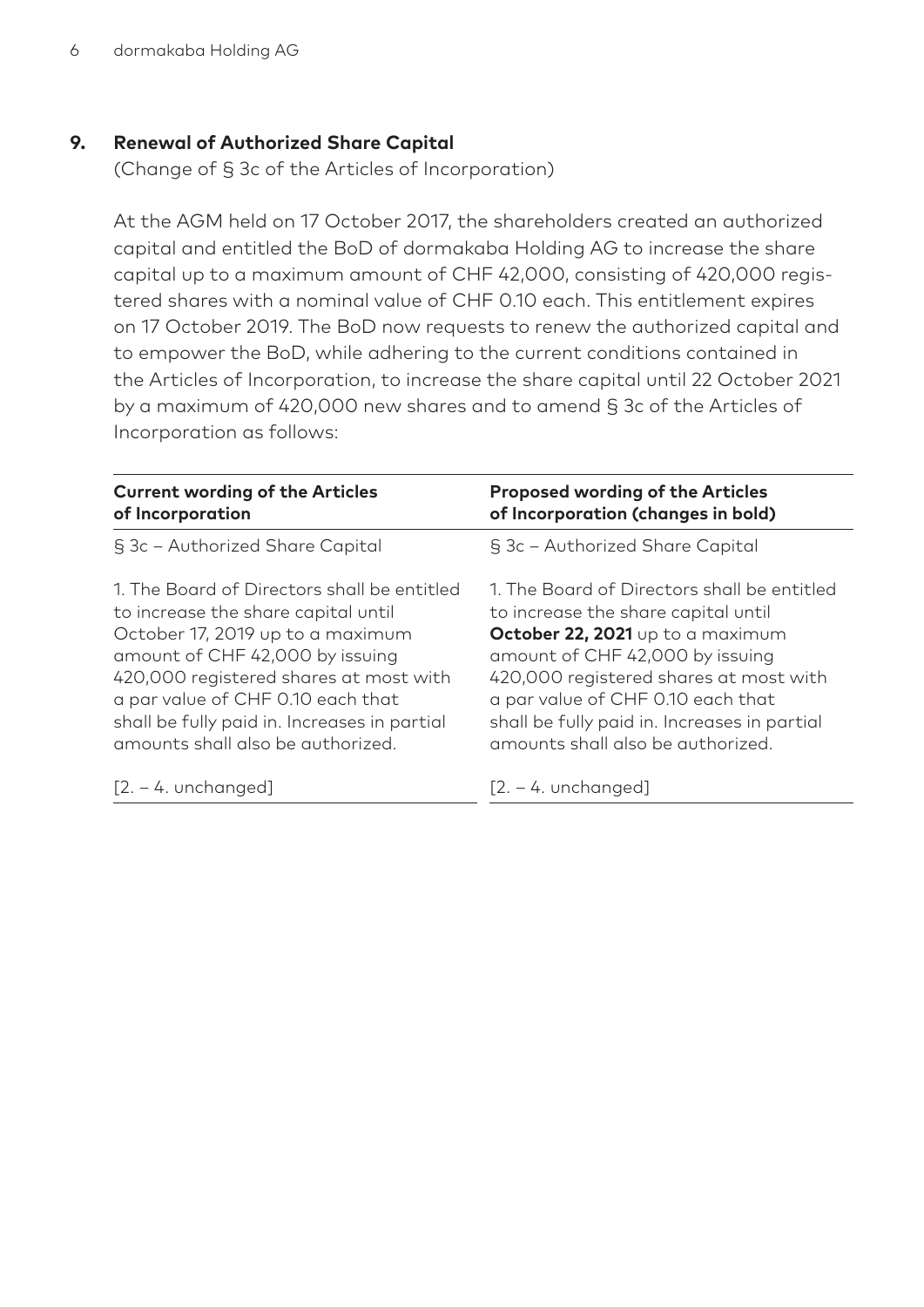### Organizational

#### **Documentation**

The Annual Report for 2018/19, which contains

- Financial Statements 2018/19 (including Group and Holding financial statements)
- Corporate Governance Report 2018/19
- Compensation Report 2018/19

as well as the original reports of the statutory auditors are available for review by shareholders at the company's headquarters at Hofwisenstrasse 24, 8153 Rümlang, Switzerland. The information is also published online at www.report.dormakaba.com/2018\_19.

#### **Admission Tickets**

Shareholders, entered in the share register with voting rights until 14 October 2019, will receive the invitation to the AGM, including the proposals of the BoD, by mail. Upon return of the reply form, the shareholders will receive the admission ticket and voting slips. **No entries will be made in the share register from 15 to 22 October 2019.**  Owners of registered shares who sell their shares prior to the AGM will no longer be eligible to vote. Shareholders who sell or buy portions of their shares are kindly requested to have their admission ticket replaced at the information desk on the day of the AGM.

Due to limited seating capacity, access to the AGM is reserved for shareholders. In exceptional cases, however, we may issue guest tickets. They must be requested in advance. At the AGM day itself no guest cards will be issued.

#### **Representation/Proxy**

Shareholders who cannot personally attend the AGM may be represented as follows:

– by another **shareholder** who is entered in the share register: The enclosed reply form constitutes a power of attorney (the admission ticket will be sent directly to your representative),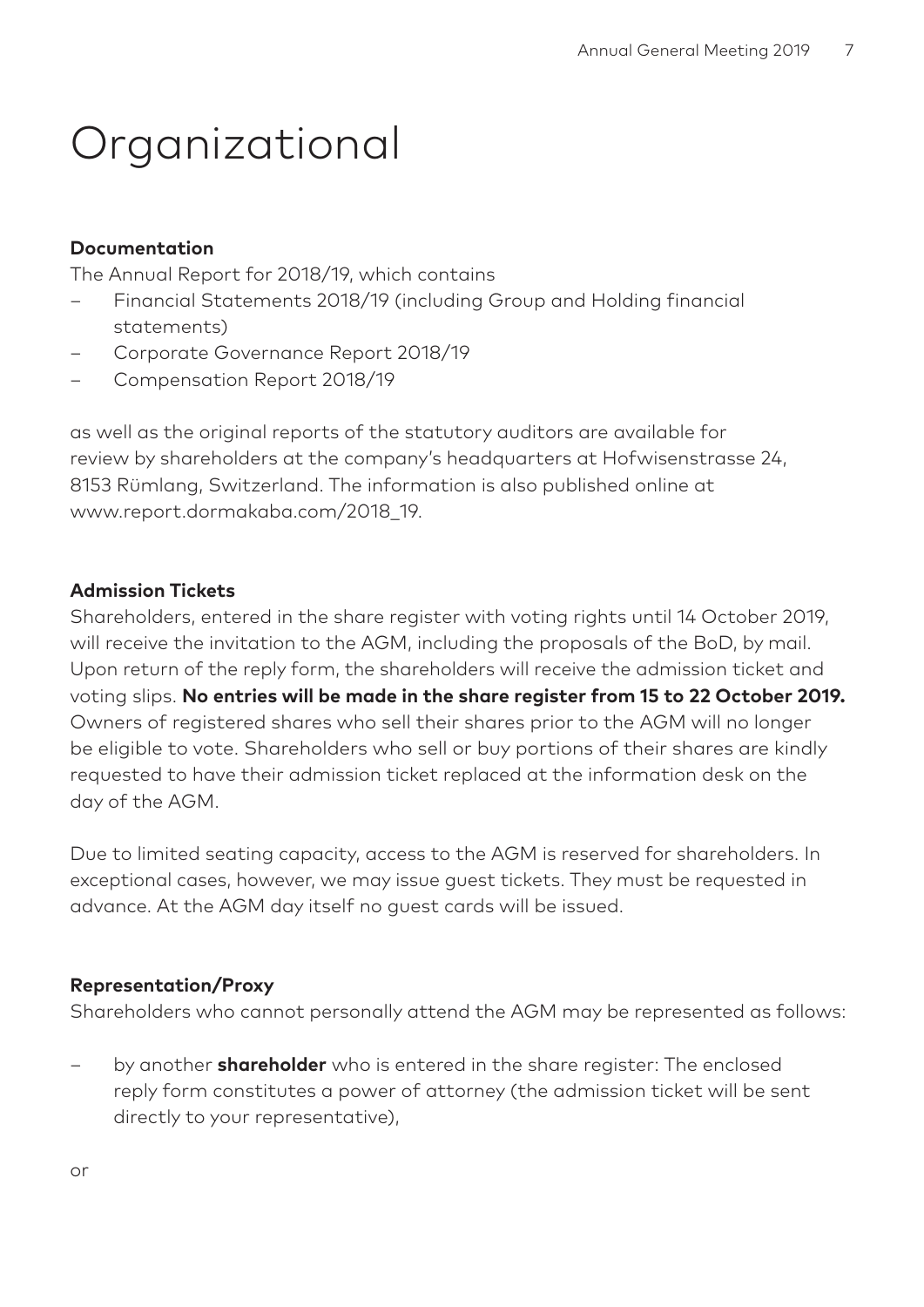– by the **independent proxy,** Andreas Keller, attorney-at-law, Gehrenholzpark 2g, 8055 Zürich, Switzerland. The enclosed reply form constitutes a power of attorney (there is no need to order an admission ticket). To the extent that no specific instructions are provided in the instruction form on the reverse side of the reply form, the signed form grants general authorization to the independent proxy to vote in favor of the proposals submitted by the BoD.

#### **Electronic Proxies and Instructions to the Independent Proxy**

Shareholders may register themselves online to be able to order their admission ticket, grant power of attorney and issue voting instructions to the independent proxy electronically until the close of the online voting period on 18 October 2019 at 3 PM. Information on how to access the online voting platform is included on the reply form. Contact information for technical support is available on the homepage of the platform. Shareholders who granted power of attorney and voting instructions electronically are not permitted to cast their votes at the AGM in person. Participation as a guest is permitted.

#### **Proxy Limitations**

We wish to draw our shareholders' attention to § 10 of the Articles of Incorporation according to which a shareholder may only be represented by another shareholder or by the independent proxy.

The AGM will be held in German with simultaneous translation into English.

#### **Timing**

2.15 pm Admission 3.00 pm Beginning of the AGM 6.30 pm End of the event

#### **How to get there**

In line with our sustainability efforts, we ask our shareholders to please use public transport. With your admission ticket, you will receive a special day ticket from the ZVV.

Please also use the public transport for the transfer from Regensdorf train station to the hotel. As the buses run frequently, we will not organize the separate hotel bus anymore.

Rümlang, 18 September 2019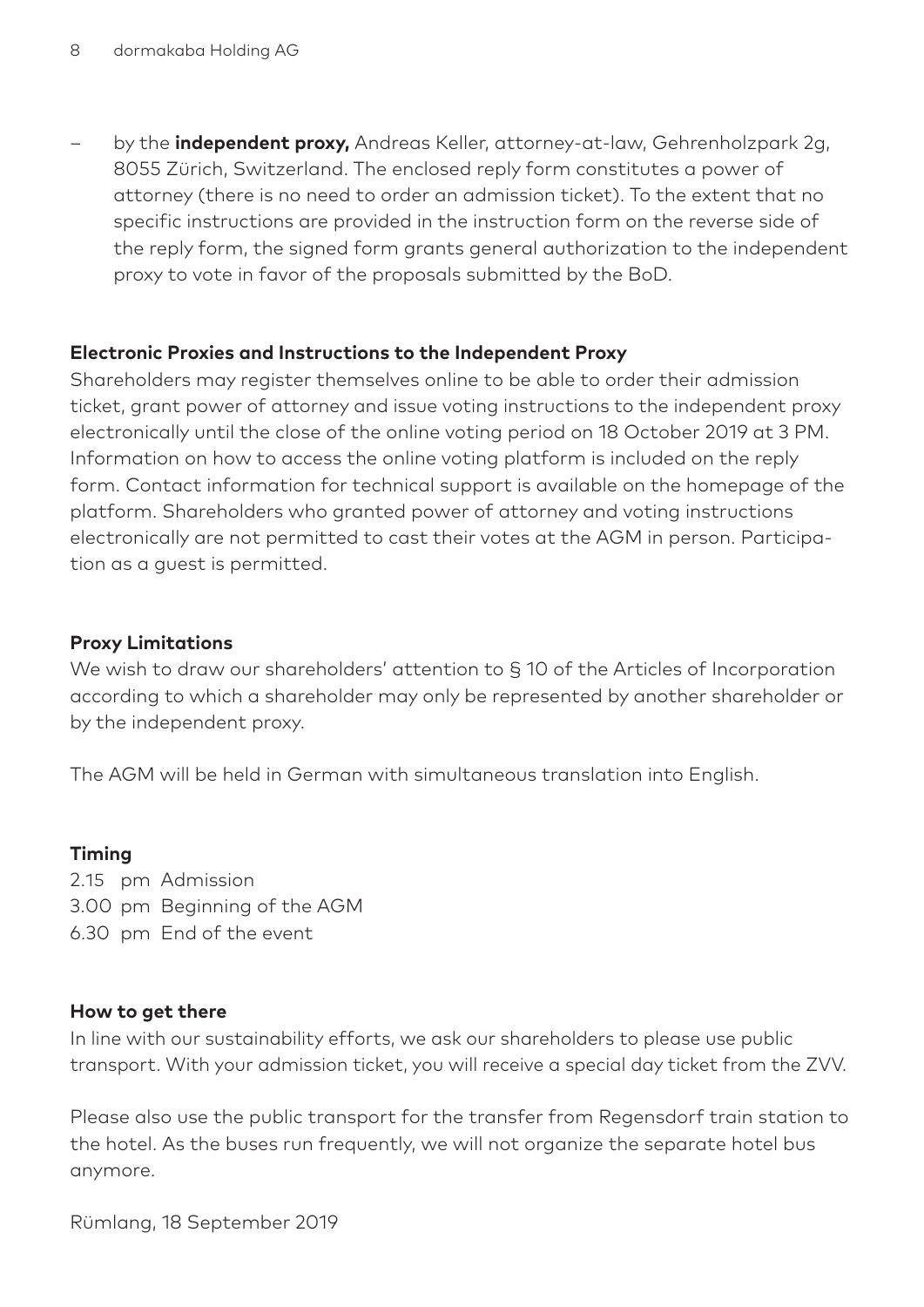### Explanation concerning the approval of the compensation of the Board of Directors and the Executive Committee

### Agenda item 8

#### **Preface**

In line with the Ordinance Against Excessive Compensation in Listed Stock Companies (VegüV), the Board of Directors (BoD) will submit the maximum total compensation amounts of the BoD and the Executive Committee (EC) to shareholders' vote at this year's Annual General Meeting (AGM).

The approval of the maximum total compensation amount of the BoD applies to the compensation period from the 2019 AGM until the 2020 AGM (agenda item 8.1).

The approval of the maximum total compensation amount of the EC applies to financial year 2020/21 and includes fixed and variable compensation elements (agenda item 8.2).

This document provides shareholders of dormakaba Holding AG with background information on the requested maximum amounts of compensation of the BoD and the EC.

Further information about the compensation system and about the compensation awarded for the financial year 2018/19 can be found in the Compensation Report 2018/19. Shareholders will have the opportunity to express their opinion on the Compensation Report in a non-binding retrospective vote.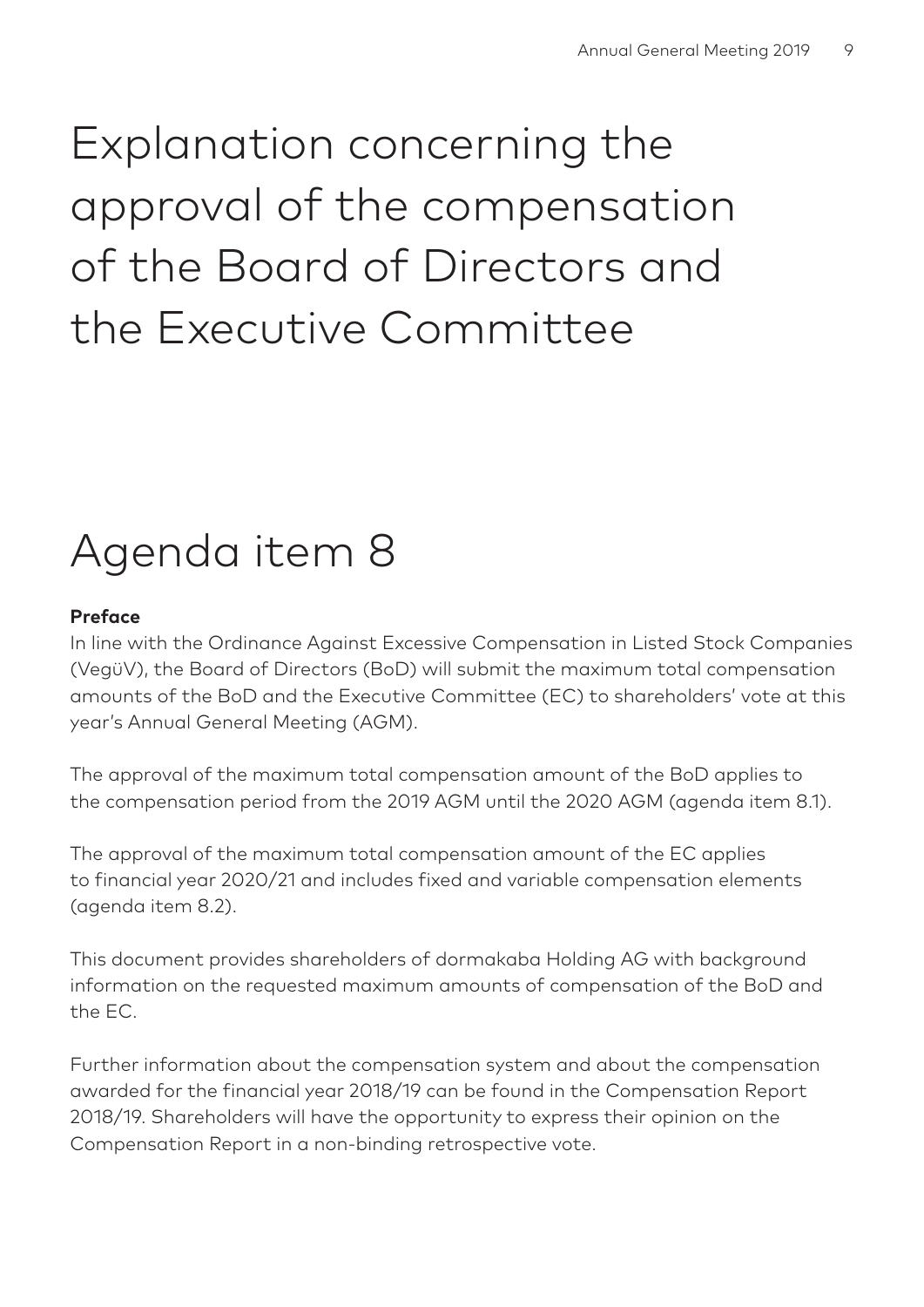The graphic below illustrates the structure of the shareholders' votes on compensation at the 2019 AGM.



#### **Agenda item 8.1 – Approval of the compensation of the BoD**

#### **Request of the BoD**

The BoD requests the approval of a maximum total compensation amount for the BoD of CHF 2,390,000 for the period from the 2019 AGM until the 2020 AGM.

The proposal assumes that all proposed Board members (ten members) will be elected by the AGM (previous compensation period from 2018 AGM until 2019 AGM: ten members).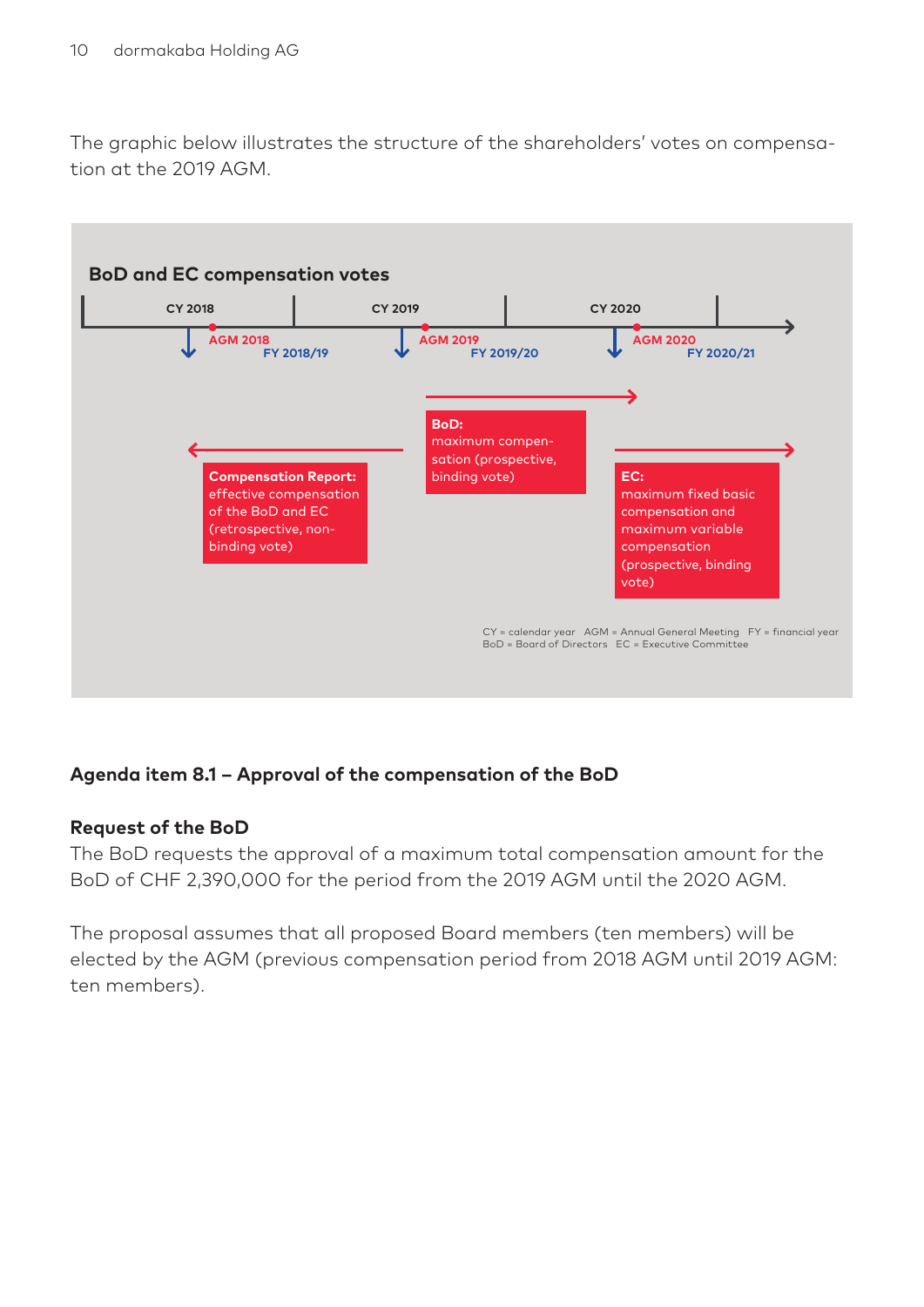#### **Explanation of the fundamentals of compensation for the BoD**

To reinforce their independence, BoD members receive only fixed compensation. They receive no variable or performance-based compensation, no stock options and no additional fees for attending Board or committee meetings. Board members do not receive any company pension benefits. The amount of compensation is determined annually by the BoD based on the recommendation of the Compensation Committee according to the function, time, and effort spent by the individual members to fulfill their tasks on the BoD and its committees.

According to the current compensation directive, each BoD member receives an annual cash compensation for the work on the BoD and on the Board's committees. Additional fees are paid for performing additional special tasks assigned by the BoD. A portion of the cash compensation can be allocated individually in form of restricted shares of dormakaba Holding AG if the respective BoD member so decides. In addition, the BoD members receive an allocation of restricted shares based on a fixed monetary amount. The fixed monetary amount is converted into a number of shares on the basis of the average closing share price during the five last trading days of the month preceding the payment of the compensation. All allocated shares are subject to a three-year blocking period.

The amount of compensation of each function of the BoD is determined annually considering the market compensation trends and comparisons with other Swiss listed industrial companies. The last benchmarking analysis was conducted in financial year 2017/18 based on the following peer companies: Autoneum, Bucher Industries, EMS Chemie, Geberit, Georg Fischer, Landis + Gyr, Logitech, Lonza, OC Oerlikon, Sonova, and Sulzer. The results of the analysis showed that the overall compensation of the BoD was slightly below market benchmark. In view of the evolving requirements on the BoD members' role and considering that the compensation levels of the BoD remained unchanged since 2014 despite being below benchmark, they will be increased effective for the term of office from the 2019 AGM until the 2020 AGM.

The Chair of the Board does not receive any compensation for his function on the BoD as long as he acts in a dual role as Chair of the Board and CEO.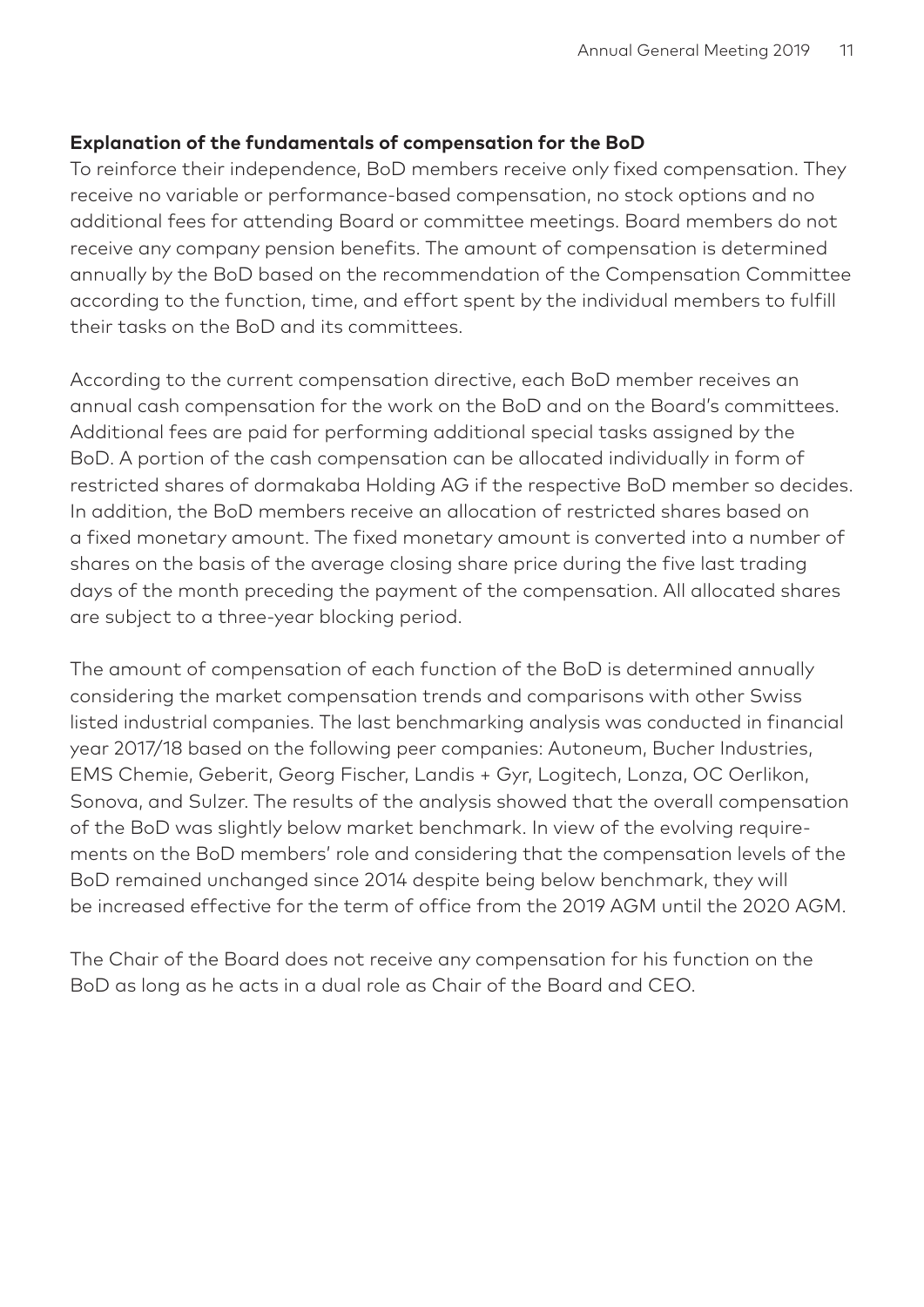The resulting compensation model of the BoD is summarized in the table below.

|                      | <b>Basic compensation</b> |                              |  |  |
|----------------------|---------------------------|------------------------------|--|--|
| in CHF               | <b>BoD</b><br>Chair       | <b>BoD</b><br>member         |  |  |
| in cash              | $\star$                   | 100,000<br>Previously 90,000 |  |  |
| in restricted shares | ÷                         | 90,000<br>Previously 80,000  |  |  |

| <b>Additional compensation</b> |                    |                             |  |  |
|--------------------------------|--------------------|-----------------------------|--|--|
| in CHF                         | Committee<br>Chair | Committee<br>member         |  |  |
| Audit Committee                | 60.000             | 20,000<br>Previously 15,000 |  |  |
| <b>Compensation Committee</b>  | 45.000             | 10,000                      |  |  |
| Nomination Committee           | 45.000             | 10.000                      |  |  |
| Lead Independent Director      |                    | 30.000                      |  |  |

\* The BoD Chair does not receive any compensation for his function as long as he acts in a dual role as BoD Chair and CEO

The requested maximum total compensation of CHF 2,390,000 includes CHF 1,405,000 for cash compensation (incl. compensation for special tasks), CHF 810,000 for compensation in restricted shares, CHF 105,000 for estimated social security contributions and a reserve of 3 % of the total amount to compensate for any unforeseeable circumstances. The requested amount of CHF 2,390,000 is higher than the maximum total compensation amount approved by the shareholders for the previous compensation period from the 2018 AGM until the 2019 AGM by CHF 200,000. This is due to the proposed increase in the basic board compensation and the additional fee for the membership in the Audit Committee.

The calculation of the total compensation for BoD members considers the compensation of the company and that of any of its Group companies. The approved compensation can therefore be paid by the company or any of its Group companies.

#### **Agenda item 8.2 – Approval of the compensation of the EC**

#### **Request of the BoD**

The BoD requests the approval of a maximum aggregate amount of CHF 5,600,000 for the fixed basic compensation of the EC and of CHF 12,400,000 for the variable compensation of the EC, which makes a maximum total compensation amount of CHF 18,000,000 for financial year 2020/21.

The proposal of the BoD has been calculated based on the current EC composition.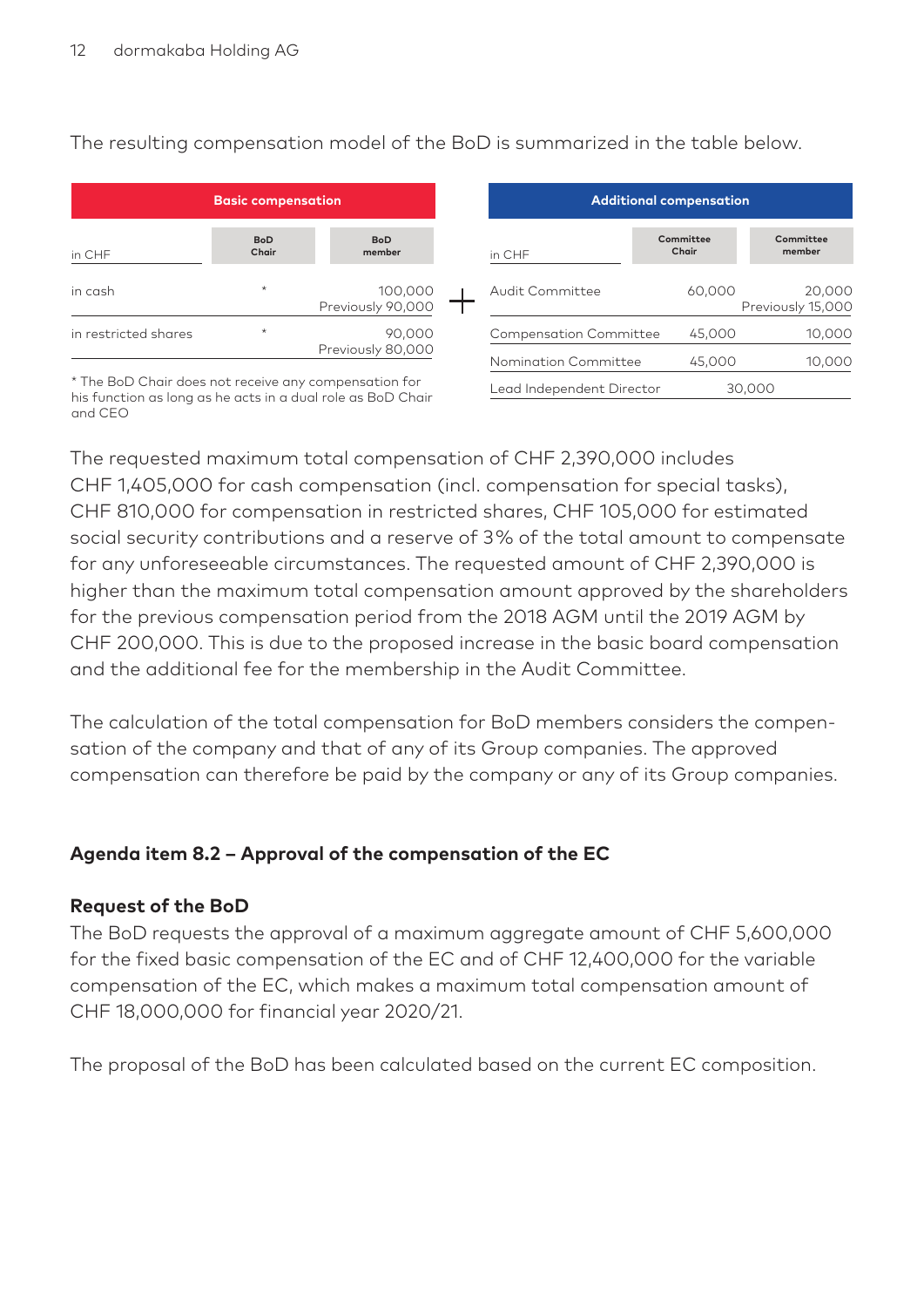#### **Explanation of the fundamentals of compensation for the EC**

The following guiding principles apply in determining the compensation of the individual members of the EC:

- Annual base salary is set by reference to the market median in the relevant national or regional market (benchmarks based on data of Korn Ferry Hay Group as an independent external consultant).
- Variable compensation (short- and long-term) amounts to at least 50 % of the total direct compensation.
- The portion of compensation delivered in shares (long-term variable compensation) shall be increased in coming years to up to 30 % of total direct compensation.
- The total direct compensation shall stay within the range defined by dormakaba of –20 % to +35 % of the market median.

The compensation amounts proposed and submitted to vote have been calculated based on the following assumptions:

- The annual base salary of the individual EC members is not expected to change substantially compared to preceding year.
- The short-term variable compensation amounts to a maximum of 150 % of the annual base salary. It is further assumed that the basis for short-term incentives (comparison of effective annual financial results to those of the preceding year) will remain unchanged. The maximum possible amount has been requested for approval.
- The maximum grant value under the long-term incentive plan, which includes restricted shares and performance share units (a conditional right to a certain number of shares after the vesting period) is allocated. The vesting of the performance share units will depend on the consolidated earnings per share growth and on the relative total shareholder return compared to companies of the Swiss Market Index Mid (SMIM) over the three-year performance period.
- Assuming a linear development of the employer contributions to social insurance and pension plan in relation to the fixed and variable compensation elements.
- Inclusion of a reserve of 10 % in each of the compensation elements to cover any unforeseeable circumstances such as currency fluctuations and share price development (which impacts the value of vested share awards and the value of employer contributions to social insurance).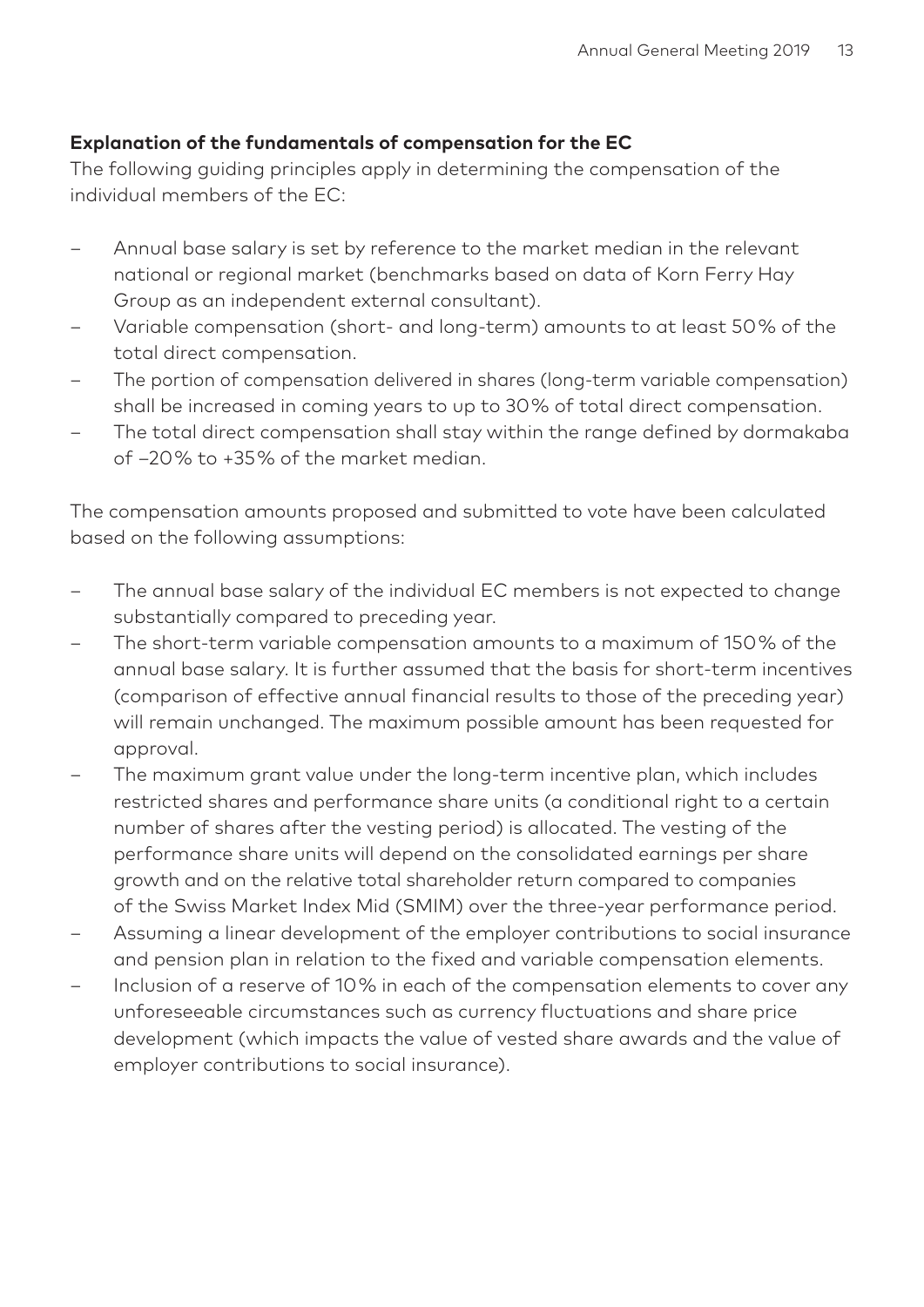| <b>Financial year/CHF</b>                                      | 2018/19<br>maximum<br>approved | 2018/19<br>effective | 2019/20<br>maximum<br>approved | 2020/21<br>maximum<br>requested |
|----------------------------------------------------------------|--------------------------------|----------------------|--------------------------------|---------------------------------|
| Fixed basic<br>compensation                                    | 6,100,000                      | 4,591,024            | 5,500,000                      | 5,600,000                       |
| Variable<br>compensation                                       | 13,400,000                     | 8,324,259            | 12,500,000                     | 12,400,000                      |
| Total                                                          | 19,500,000                     | 12,915,283           | 18,000,000                     | 18,000,000                      |
| <b>Total requested compensation</b><br>(including 10% reserve) |                                |                      |                                | 18,000,000                      |

The table below illustrates the development of the compensation of the EC:

On this basis, the following is proposed for the EC:

- Maximum aggregate fixed compensation including social insurance and pension contributions as well as other benefits of CHF 5,600,000.
- Maximum aggregate variable compensation including social insurance and pension plan contributions of CHF 12,400,000. This includes CHF 6,500,000 for the maximum payout under the short-term incentive, CHF 4,100,000 for the maximum grant value under the long-term incentive and CHF 1,800,000 for social insurance and pension contributions. The long-term incentive grant will consist of performance share units and restricted shares.
- Total requested aggregate compensation amount of CHF 18,000,000 corresponds to the maximum compensation amount already approved for financial year 2019/20.

The calculation of the total compensation amount for EC members considers any compensation of the company and that of any of its Group companies. The approved compensation can therefore be paid by the company or any of its Group companies.

dormakaba Holding AG – the Board of Directors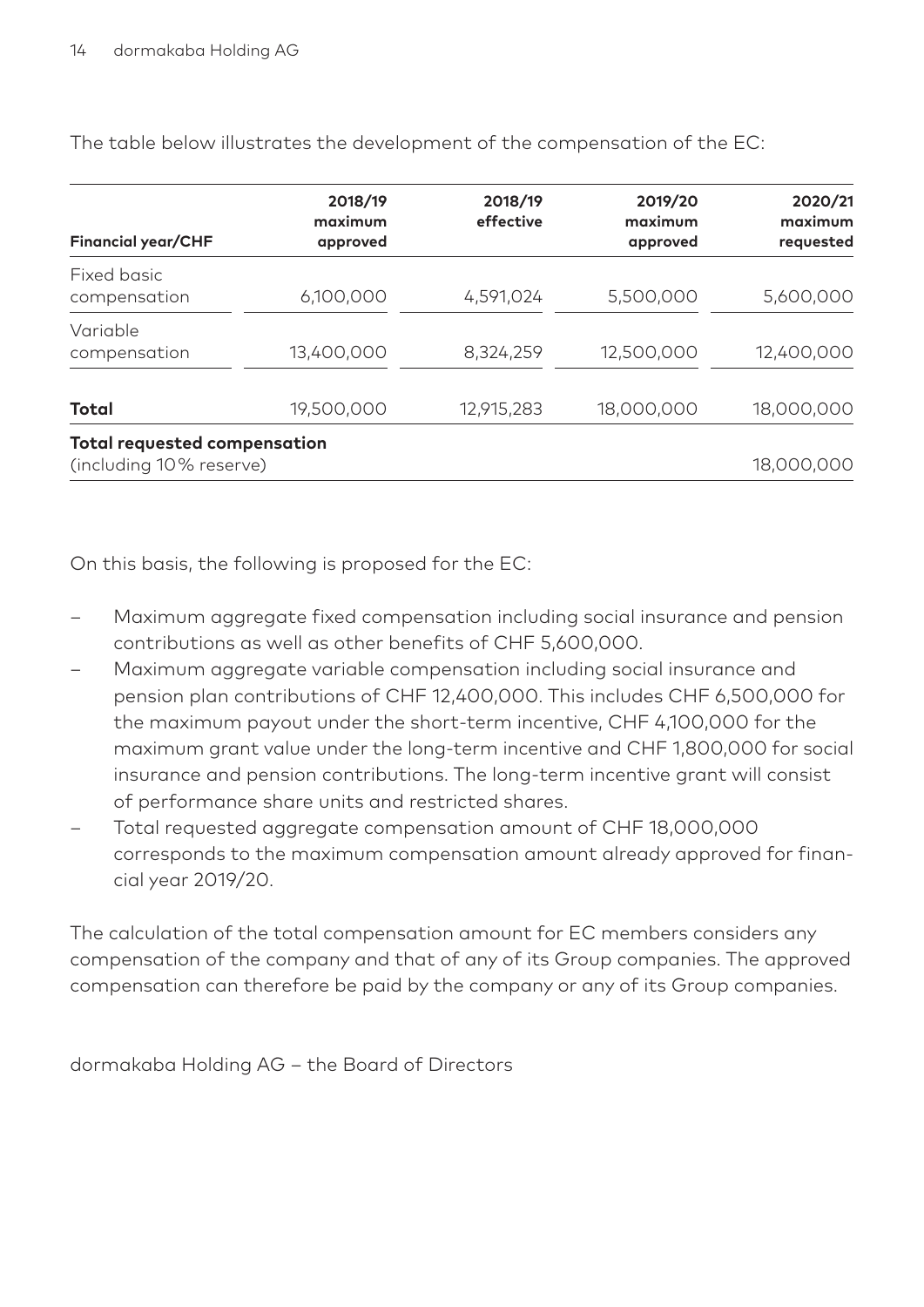**Editor** dormakaba Holding AG Hofwisenstrasse 24, 8153 Rümlang, Switzerland Tel. +41 44 818 90 11, www.dormakaba.com **Online Report** on www.report.dormakaba.com/2018\_19

**Copyrights** © dormakaba Holding AG, 2019 **Communications design and production** NeidhartSchön, Zurich **Print** Neidhart + Schön Print AG, Zurich